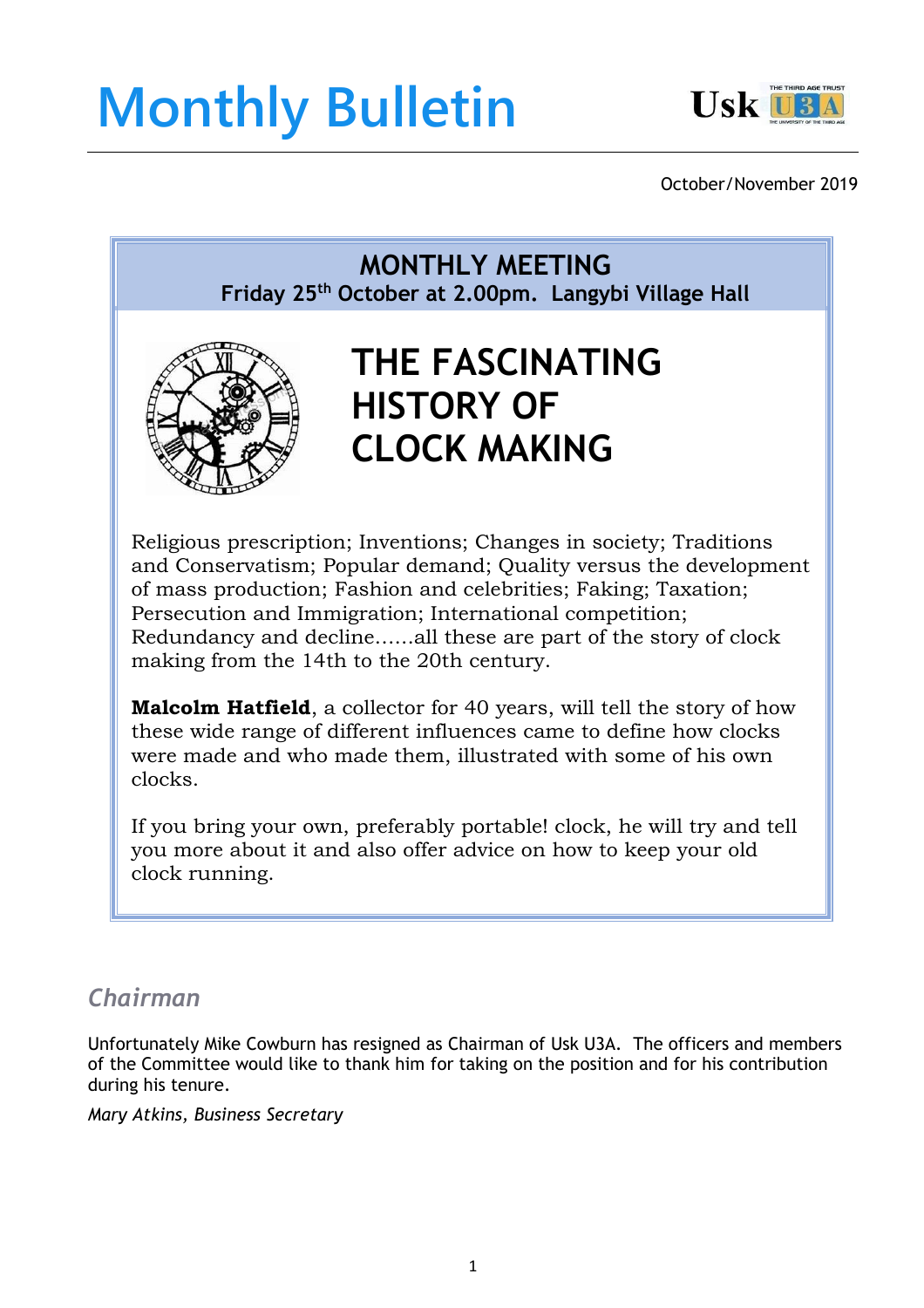## *Calling All Crafters New Crafts Group*

Like to Sew? Knit? Crochet? Quilt? Embroider? Or any other craft?

Do you have a favourite project you would like to share with others ?

Is there a craft you would like to learn ?

For more information, please contact Ann on 01291 672173 or annj6511@gmail.com

### *New Group: Coping with Ageing*

We enjoyed our first meeting in October and hope to meet again on the second Tuesday of each month.

Our next meeting will be on Tuesday, 12th November at 2.00 in The Garden Room, Morris' Garden Centre, Usk, and we are planning to have a speaker about scams, fraudsters and home safety.

We would be delighted if others would like to join us - no need to book cuppa and chat included!

Convenor: Libby Harry. 01291 408348. (gypsyforth@aol.com).

## *Car Buddies*

Do you find it difficult to get to an Usk U3A event, like the monthly meetings in Llangybi or the Christmas Lunch at Cwrt Bleddyn?

Would like a lift? You would be expected to pay a share of the fuel.

In the first instance, talk to your Group Convenor or the people in your group. Otherwise, call me.

If you could offer a lift to one or more members, perhaps on a regular basis, please also call me. I will attempt to put you in touch with each other.

*Joan Bennett 01291 650501*



How do you stack up? Find out at

## **U3A's 4th ANNUAL QUIZ**

**November 29th 2019** 2 pm at Llangybi Village Hall

Teams of 6 max / Free Admission

Offers of help with the refreshments appreciated contact Reg Darge email: rtd@darge7.plus.com

## *Dates for your diary*

**Note:** Meetings held in members' homes may have to restrict numbers. At present, most groups are able to accept new members. Please check with the Convenor.

### **Monthly Meeting**

**Friday 27th November Annual Quiz (see above)**

### **Bridge Group Bridge Group Convenor: Mary Atkins 07903 977661**

Every Monday and Wedneday afternoon at 1.45pm at the Sessions House, Usk.

### **Coping with Ageing Group** Convenor: Libby Harry 01291 408348

Tuesday, 12th November at 2.00 pm in The Garden Room, Morris' Garden Centre, Usk. A talk on scams, fraudsters and home security (tbc)